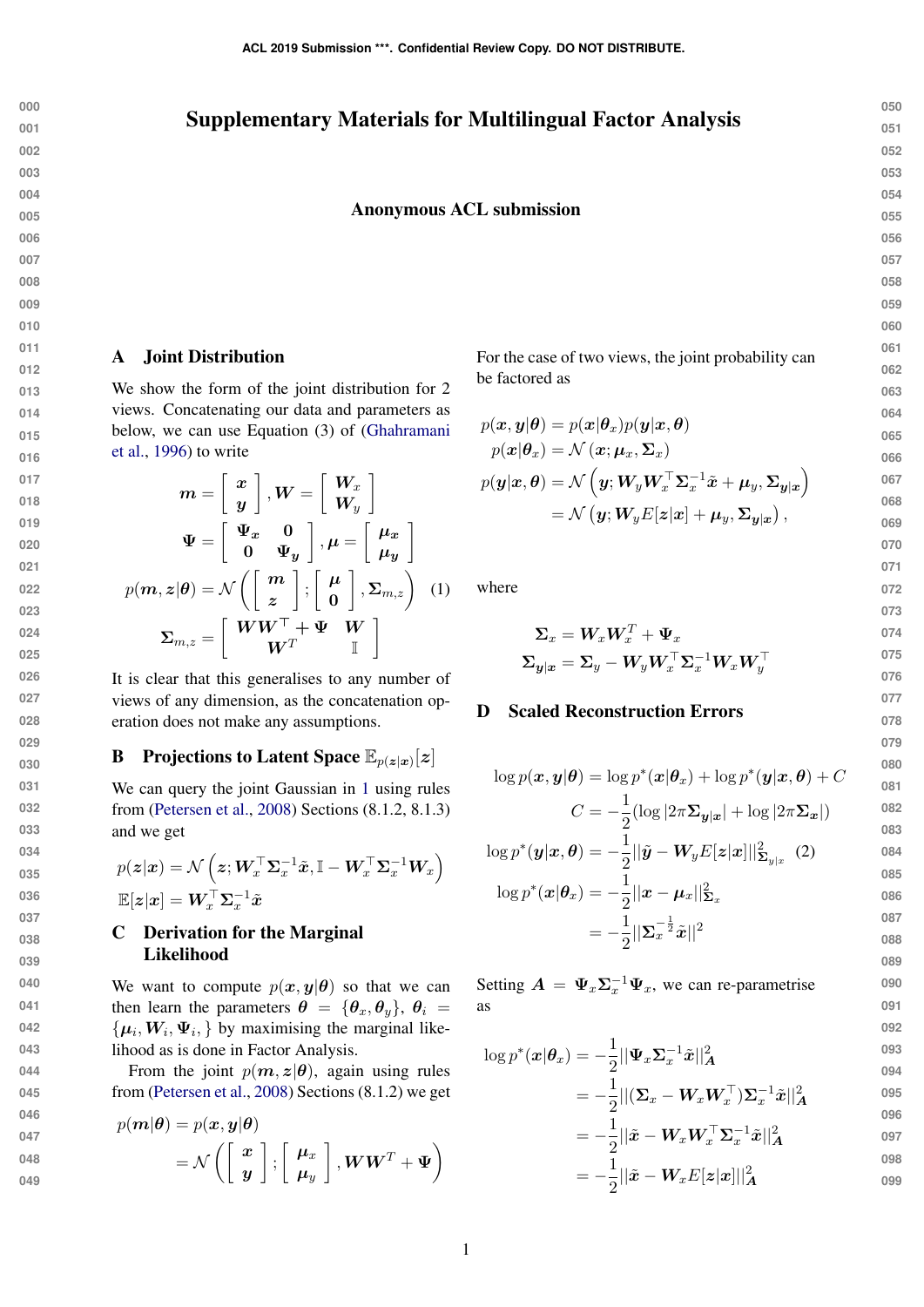### E Expectation Maximisation for MBFA

$$
\begin{array}{c} 102 \\ 103 \end{array}
$$

**100 101**

- **104**
- **105**
- **106 107**
- **108 109**
- **110 111 112**

Define

$$
\tilde{\boldsymbol{x}} = \begin{bmatrix} \boldsymbol{x}_1 - \boldsymbol{\mu}_1 \\ \vdots \\ \boldsymbol{x}_v - \boldsymbol{\mu}_1 \end{bmatrix}, \boldsymbol{W} = \begin{bmatrix} \boldsymbol{W}_1 \\ \vdots \\ \boldsymbol{W}_v \end{bmatrix}
$$

$$
\mathbf{\Psi} = \begin{bmatrix} \mathbf{\Psi}_1 & 0 \\ \vdots & \ddots & \\ 0 & \mathbf{\Psi}_v \end{bmatrix} = \text{Bdiag}(\mathbf{\Psi}_1, \dots, \mathbf{\Psi}_v)
$$

Hence

$$
p(\tilde{\boldsymbol{x}}|\boldsymbol{z};\boldsymbol{\Psi},\boldsymbol{W})=\mathcal{N}(\tilde{\boldsymbol{x}}|\boldsymbol{W}\boldsymbol{z},\boldsymbol{\Psi})
$$

This follows the same form as regular factor analysis, but with a block-diagonal constraint on Ψ. Thus by Equations (5) and (6) of [\(Ghahramani](#page-2-0) [et al.,](#page-2-0) [1996\)](#page-2-0), we apply EM as follows.

**E-Step:** Compute  $\mathbb{E}[z|x]$  and  $\mathbb{E}[zz^{\top}|x]$  given the parameters  $\boldsymbol{\theta}_t = \{\boldsymbol{W}_t, \boldsymbol{\Psi}_t\}.$ 

$$
\mathbb{E}[\boldsymbol{z}^{(i)}|\tilde{\boldsymbol{x}}^{(i)}] = \boldsymbol{B}_t \tilde{\boldsymbol{x}}^{(i)}
$$
\n
$$
\mathbb{E}[\boldsymbol{z}^{(i)} \boldsymbol{z}^{(i)\top}|\tilde{\boldsymbol{x}}^{(i)}] = \mathbb{I} - \boldsymbol{B}_t \boldsymbol{W}_t + \boldsymbol{B}_t \tilde{\boldsymbol{x}}^{(i)} \tilde{\boldsymbol{x}}^{(i)\top} \boldsymbol{B}_t^\top
$$
\n
$$
= \boldsymbol{M}_t + \boldsymbol{B}_t \tilde{\boldsymbol{x}}^{(i)} \tilde{\boldsymbol{x}}^{(i)\top} \boldsymbol{B}_t^\top \qquad (3)
$$

where

$$
M_t = \left(\mathbb{I} + W_t^\top \Psi_t^{-1} W_t\right)^{-1}
$$
  
\n
$$
B_t = W_t^\top (\Psi_t + W_t W_t^\top)^{-1}
$$
  
\n
$$
= M_t W_t^\top \Psi_t^{-1}.
$$
 (4)

Equation [3](#page-1-0) is obtained by applying the Woodbury identity, and Equation [4](#page-1-1) by applying the closely related push-through identity, as found in Section 3.2 of [\(Petersen et al.,](#page-2-1) [2008\)](#page-2-1).

**M-Step:** Update parameters  $\theta_{t+1} = \{W_{t+1}, \Psi_{t+1}\}.$ 

Define

$$
\boldsymbol{S} = \frac{1}{m}\sum_{i=1}^m \tilde{\boldsymbol{x}}^{(i)}\tilde{\boldsymbol{x}}^{(i)\top}
$$

By first observing

145  
\n146  
\n147  
\n148  
\n149  
\n
$$
\frac{1}{m} \sum_{i=1}^{m} \tilde{x}^{(i)} \mathbb{E}[z^{(i)} | \tilde{x}^{(i)}]^\top = \mathbf{S} \mathbf{B}_t^\top
$$
\n147  
\n148  
\n
$$
\frac{1}{m} \sum_{j=1}^{m} \mathbb{E}[z^{(j)} z^{(j)}^\top | \tilde{x}^{(j)}] = \mathbf{M}_t + \mathbf{B}_t \mathbf{S} \mathbf{B}_t^\top,
$$

update the parameters as follows.

$$
\boldsymbol{W}_{t+1} = \boldsymbol{S} \boldsymbol{B}_t^\top \Big(\mathbb{I} - \boldsymbol{B}_t \boldsymbol{W}_t + \boldsymbol{B}_t \boldsymbol{S} \boldsymbol{B}_t^\top\Big)^{-1} \hspace{1.5cm}\overset{151}{\underset{152}{\hspace{0.5cm}1}}{}
$$

$$
= \boldsymbol{S} \boldsymbol{B}_t^\top \hspace{-1mm} \left( \boldsymbol{M}_t + \boldsymbol{B}_t \boldsymbol{S} \boldsymbol{B}_t^\top \right)^{-1} \\ \hspace*{5.5cm} \boldsymbol{^{153}} \\
$$

$$
\widetilde{\boldsymbol{\Psi}}_{t+1} = \frac{1}{m} \left( \sum_{i=1}^{m} \tilde{\boldsymbol{x}}^{(i)} \tilde{\boldsymbol{x}}^{(i)\top} - \boldsymbol{W}_{t+1} \mathbb{E}[\boldsymbol{z}^{(i)} | \tilde{\boldsymbol{x}}^{(i)}] \tilde{\boldsymbol{x}}^{(i)\top} \right) \tag{155}
$$

$$
=\boldsymbol{S}-\frac{1}{m}\sum_{i=1}^{m}\boldsymbol{W}_{t\!+\!1}\boldsymbol{B}_{t}\tilde{\boldsymbol{x}}^{(i)}\tilde{\boldsymbol{x}}^{(i)\top}\hspace{2cm}^{158}
$$

$$
= \mathbf{S} - \mathbf{W}_{t+1} \mathbf{B}_t \mathbf{S}
$$

$$
= \mathbf{S} - \mathbf{S} \mathbf{B}_t^\top \mathbf{W}_{t+1}^\top
$$
 162

Imposing the block diagonal constraint,

$$
\boldsymbol{\Psi}_{t\!+\!1} = \text{Bdiag}\left( (\widetilde{\boldsymbol{\Psi}}_{t+1})_{11}, \ldots, (\widetilde{\boldsymbol{\Psi}}_{t+1})_{vv} \right)
$$

where  $({\tilde{\mathbf{\Psi}}})_{ii} = {\mathbf{\Psi}}_i$ .

## F Independence to Noise in Direct Methods

<span id="page-1-0"></span>We are maximising the following quantity with respect to  $\theta = \{W, \mu, \Psi\}$ 

$$
p(\boldsymbol{Y}|\boldsymbol{X},\boldsymbol{\theta})\!=\!\prod_i p(\boldsymbol{y}^{(i)}|\boldsymbol{x}^{(i)},\boldsymbol{\theta})
$$

$$
= \prod_i {\cal N}(\bm{y}^{(i)}; \bm{W}\bm{x}^{(i)} + \bm{\mu}, \bm{\Psi})
$$

$$
\log p(\boldsymbol{Y}|\boldsymbol{X}, \boldsymbol{\theta}) = -\frac{1}{2} \left( \sum_{i} \|\boldsymbol{y}^{(i)} - \boldsymbol{W}\boldsymbol{x}^{(i)}\|_{\boldsymbol{\Psi}}^2 - C \right)
$$

<span id="page-1-1"></span>
$$
\dfrac{\partial \log p(\boldsymbol{Y}|\boldsymbol{X},\boldsymbol{\theta})}{\partial \boldsymbol{W}}\!\propto\!\! \left(\!\sum_{i}\!\boldsymbol{\Psi}^{-1}(\boldsymbol{y}^{(i)}\!-\!\boldsymbol{W}\boldsymbol{x}^{(i)})\boldsymbol{x}^{(i)\top}\!\right)\\ \propto\! \boldsymbol{\Psi}^{-1}\!\!\left(\!\sum_{i}\!\boldsymbol{y}^{(i)}\boldsymbol{x}^{(i)\top}\!\!\!-\!\boldsymbol{W}\!\sum_{i}\!\boldsymbol{x}^{(i)}\boldsymbol{x}^{(i)\top}\!\right)
$$

The maximum likelihood is achieved when

$$
\frac{\partial \log p(\boldsymbol{Y}|\boldsymbol{X}, \boldsymbol{\theta})}{\partial \boldsymbol{W}} = \mathbf{0},
$$

and since  $\Psi^{-1}$  has an inverse (namely  $\Psi$ ), this means that

$$
\bm{W} \sum_i \bm{x}^{(i)} \bm{x}^{(i)\top} = \sum_i \bm{y}^{(i)} \bm{x}^{(i)\top}
$$

It is clear from here that the MLE of  $W$  does not depend on  $\Psi$ , thus we can conclude that adding a noise parameter to this directed linear model has no effect on its predictions.

**150**